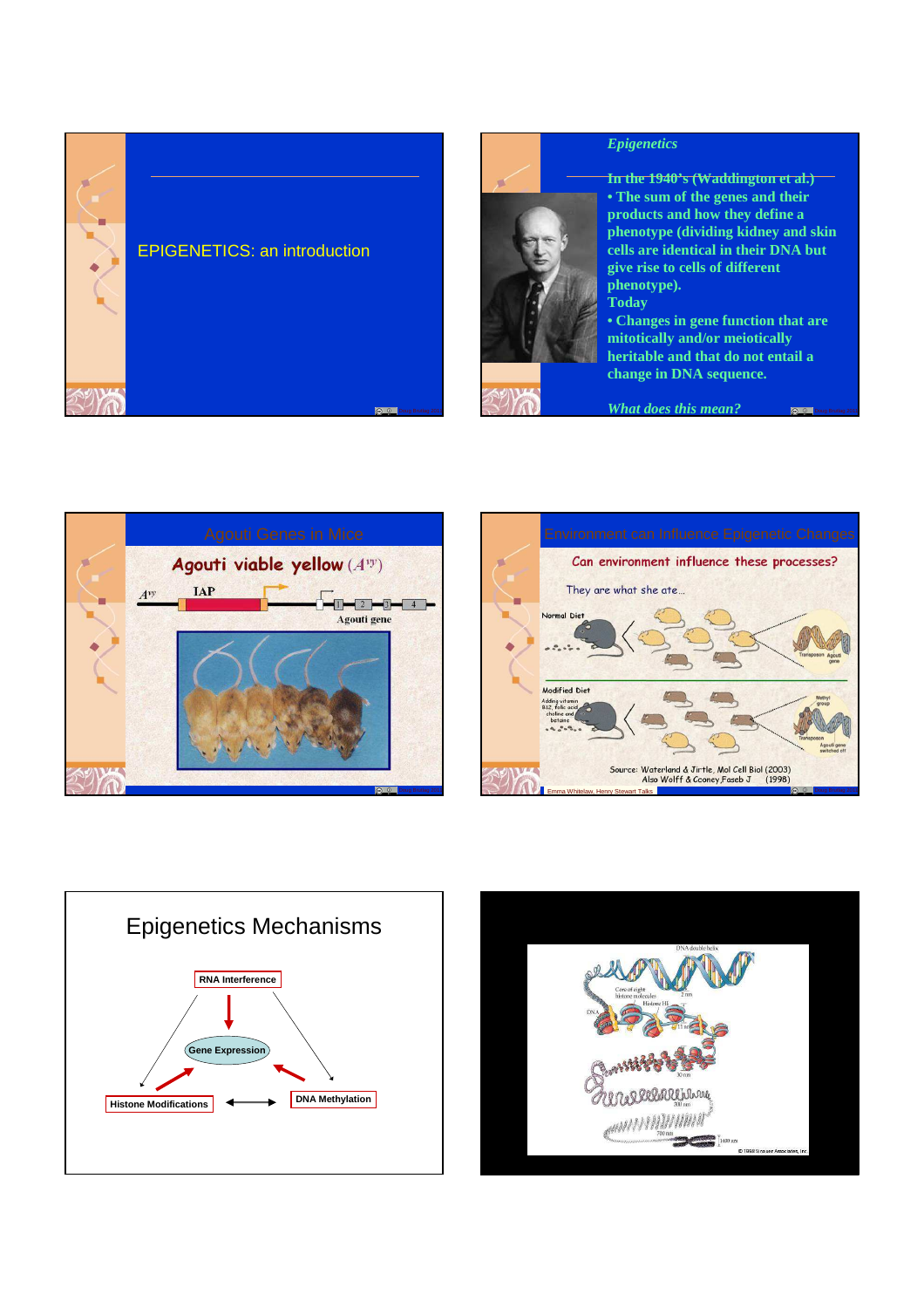







### *DNA Methylation* **mmals, ~1% of DNA bases methylated on carbon-5 of cytosine pyrimidine ring (5 cytosine).** frequent at 5'-CpG-3' dinucleotides (~70% of all **CpGs). • In general, CpGs are under-represented (suppressed)** *CpG islands* **• Regions (500-1 kb) of higher G+C than genome average.** *<u>kively</u>* devoid of methylation. **mammalian RNA Pol II promoters found in**

**CpG islands.**

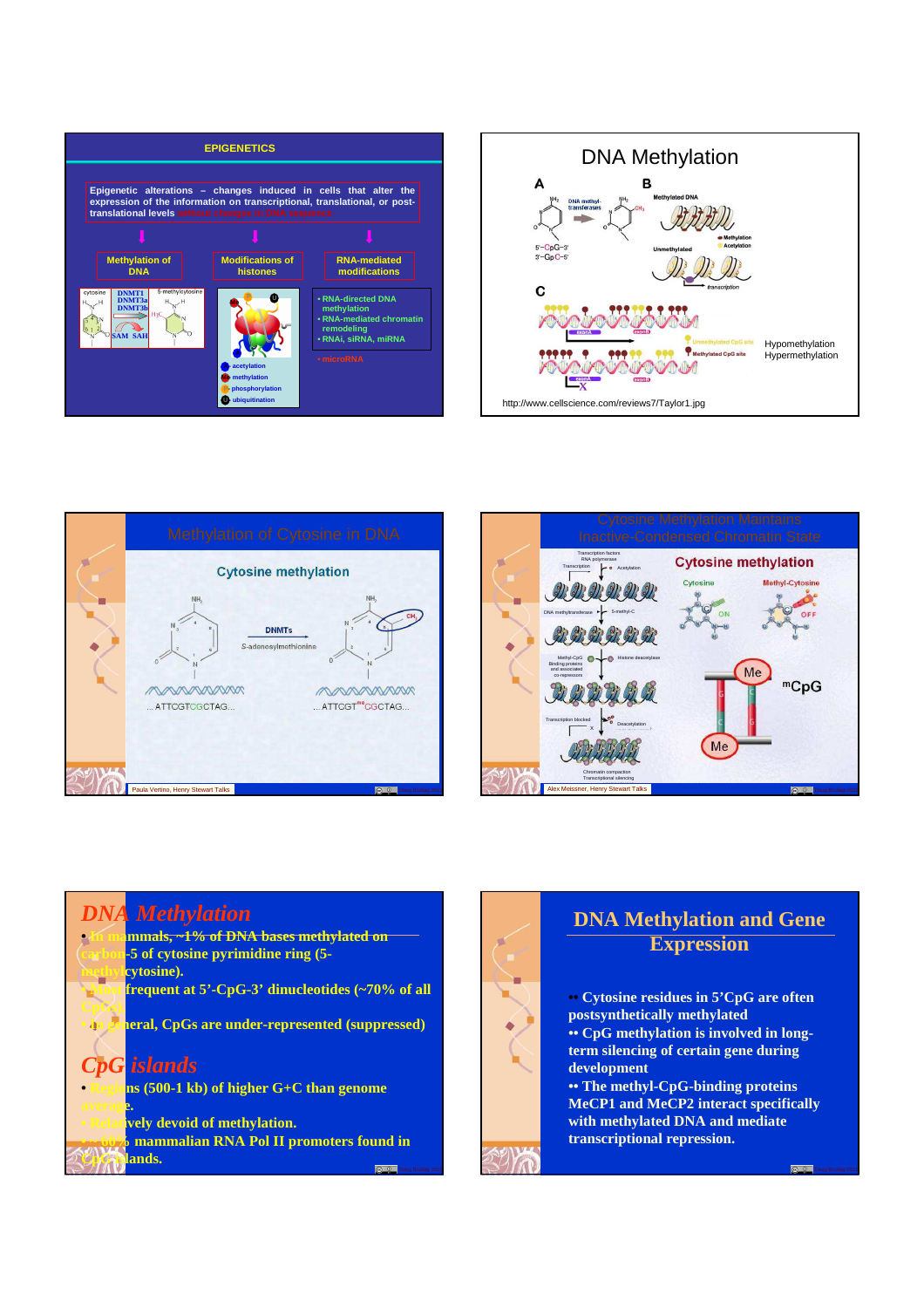



After the transcription of lows the nuclear cl of the pri-miRNA performed by the Drosha RNase III endonuclease. This enzyme cuts both strands of the pri-miRNA near  $t$ tem loop and generates  $~100$ stem loop miRNA precursor (pre-miRNA). This pre-miRNA is transported to the cytoplasm by the export receptor Exportin-5. The nuclear cut by Drosha defines one end of the mature miRNA and cytoplasmic cut by Dicer, also RNase III endonuclease, defines the opposite one. recognizes the pre-miRNA and strands at about tv turns away from the base of the stem loop. Then one of this ~22 nucleotide duplex arms is cho miRNA is associated with RNA-induced silencing complex RISC. RISC acts to repress the translation of target mRNA by mechanisms of translational repression or mRNA cleavage.

Recent studies show that some microRNAs regulate cell proliferation and apoptosis, processes that are important in cancer formation.

- In addition, some miRNAs may function as oncogenes or tumor suppressors.

-More than 50% of miRNA genes are located in cancer associated genomic regions or in fragile sites.

**ROLE IN CANCER ROLE IN CANCER ROLE OF miRNA in cell growth and cell death** 



## miRNA and CANCER: what is the link ?

- Global KD of miRNAs (obtained through RNA-interference silencing of the miRNA processing enzymes Drosha, DGCR8 and Dicer) enhances tumorigenicity and malignant behaviour (MTX, growth) of cancer cells (Kumar et al. 2007). BUT, miRNAs deletion is NOT sufficient to promote cancerogenesis !
- **Hemizigous deletion of Dicer is found in 27%** of cancers (haploinsufficient oncosuppressor)

### CANCER miRNOMA

- A large microarray analysis (363 solid tumours and 177 normal tissues) identified 36 miRNA over-expressed and 21 down-regulated miRNAs, suggesting both oncosuppressive and oncogenic functions of miRNAs. target
- **ONCOMIRNAs: target and down-regulate** oncosuppressors
- **TUMOR SUPPRESSIVE MIRNAs: target and** down-regulate oncogenes